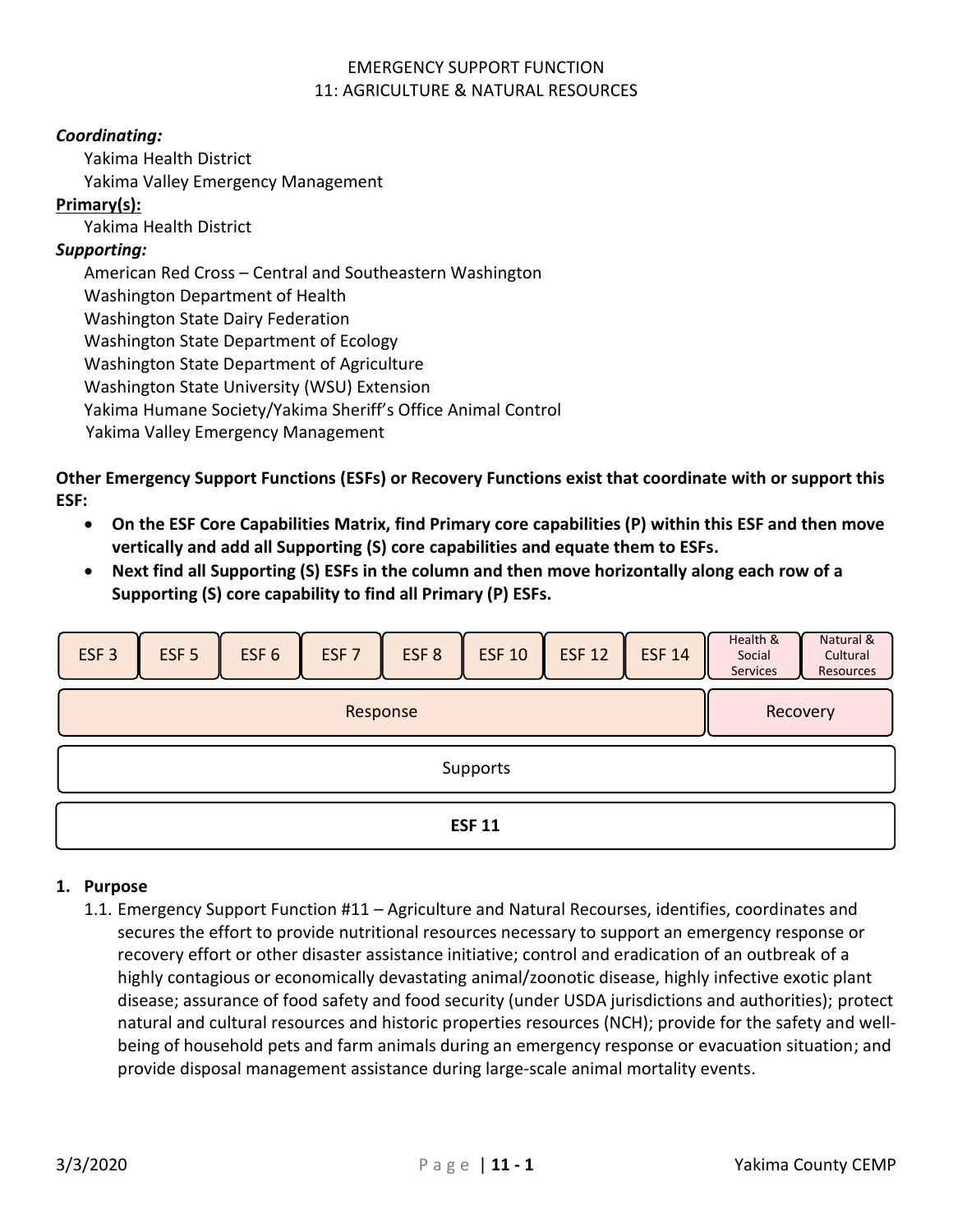| <b>Primary Core Capabilities</b>          |                                                                                                                                                                                                                                                                                                                                                                                         |  |  |
|-------------------------------------------|-----------------------------------------------------------------------------------------------------------------------------------------------------------------------------------------------------------------------------------------------------------------------------------------------------------------------------------------------------------------------------------------|--|--|
|                                           | <b>Response Mission Area</b>                                                                                                                                                                                                                                                                                                                                                            |  |  |
| Environmental Response/Health &<br>Safety | Conduct appropriate measures to ensure the protection of the health<br>and safety of the public and workers, as well as the environment,<br>from all hazards in support of responder operations and the affected<br>communities.                                                                                                                                                        |  |  |
|                                           | <b>Recovery Mission Area</b>                                                                                                                                                                                                                                                                                                                                                            |  |  |
| <b>Natural and Cultural Resources</b>     | Protect natural and cultural resources and historic properties through<br>appropriate planning, mitigation, response, and recovery actions to<br>preserve, conserve, rehabilitate, and restore them consistent with<br>post-disaster community priorities and best practices and in<br>compliance with applicable environmental and historic preservation<br>laws and Executive orders. |  |  |

| <b>Support Core Capabilities</b>       |                                                                                                                                                                                                                                                                                                                        |  |  |  |  |
|----------------------------------------|------------------------------------------------------------------------------------------------------------------------------------------------------------------------------------------------------------------------------------------------------------------------------------------------------------------------|--|--|--|--|
| <b>Response Mission Area</b>           |                                                                                                                                                                                                                                                                                                                        |  |  |  |  |
| <b>Critical Transportation</b>         | Provide transportation (including infrastructure access and accessible<br>transportation services) for response priority objectives, including the<br>evacuation of people and animals and the delivery of vital response<br>personnel, equipment, and services into the affected areas.                               |  |  |  |  |
| Logistics & Supply Chain<br>Management | Deliver essential commodities, equipment, and services in support of<br>impacted communities and survivors, to include emergency power<br>and fuel support, as well as the coordination of access to community<br>staples. Synchronize logistics capabilities and enable the restoration<br>of impacted supply chains. |  |  |  |  |
| <b>Mass Care Services</b>              | Provide life-sustaining and human services to the affected<br>population, to include hydration, feeding, sheltering, temporary<br>housing, evacuee support, reunification, and distribution of<br>emergency supplies.                                                                                                  |  |  |  |  |
| <b>Situational Assessment</b>          | Provide all decision makers with decision-relevant information<br>regarding the nature and extent of the hazard, any cascading effects,<br>and the status of the response.                                                                                                                                             |  |  |  |  |
|                                        | <b>Recovery Mission Area</b>                                                                                                                                                                                                                                                                                           |  |  |  |  |
| <b>Health and Social Services</b>      | Restore and improve health and social services capabilities and<br>networks to promote the resilience, independence, health (including<br>behavioral health), and well-being of the whole community.                                                                                                                   |  |  |  |  |

#### **2. Policies and Authorities**

### 2.1. **Policies**

2.1.1. State agricultural and natural resources assistance to local jurisdictions is directed by Washington Military Department through the Department of Agriculture or the designated representative.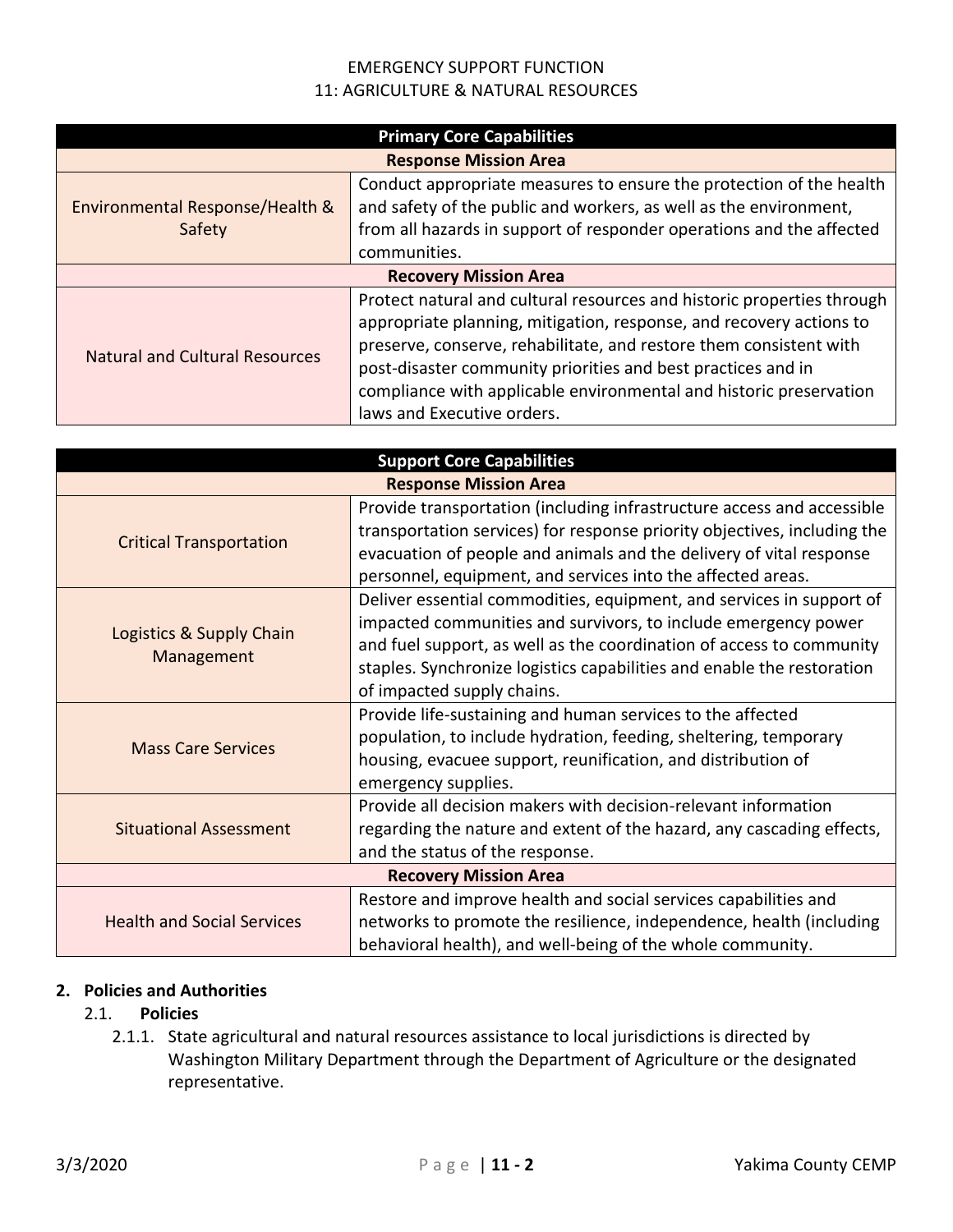2.1.2. Local jurisdictions will activate mutual aid agreements when their resources are depleted or committed. Additional state and federal assistance will be requested through the Yakima County Emergency Operations Center (YCEOC) and coordinated and provided through the Washington State Military Department, Emergency Management Division (WEMD)/State Emergency Operations Center (SEOC), when local public and private resources have been exhausted.

#### 2.2. **Authorities**

- 2.2.1. Congressional House Rule (HR) 3858 Pets Evacuation and Transportation Standards Act of 2006 addresses the needs of individuals with household pets and service animals following a major disaster or emergency.
- 2.2.2. [Revised Code of Washington \(RCW\) 70.05.060](https://app.leg.wa.gov/RCW/default.aspx?cite=70.05.060) outlines the powers and duties of the local board of health; each local board of health has supervision over all matters pertaining to the preservation of the life and health of the people within its jurisdiction.
- 2.2.3. RCW [70.05.070](https://app.leg.wa.gov/RCW/default.aspx?cite=70.05.070) outlines the powers and duties of the local health officer.
- 2.2.4. RCW [70.95.160](https://app.leg.wa.gov/RCW/default.aspx?cite=70.95.160) directs the local board of health to adopt regulations or ordinances governing solid waste handling to implement the comprehensive plan.
- 2.2.5. [RCW 16](https://app.leg.wa.gov/RCW/default.aspx?Cite=16) covers regulations related to animals and livestock, including county dog licensing and dog control zones, stock-restricted areas, and dangerous wild animals and addresses prevention of cruelty to animals.
- 2.2.6. [Washington Administration Code \(WAC\) 246-100-197](https://apps.leg.wa.gov/wac/default.aspx?cite=246-100-197) addresses rabies and measures to prevent human disease.
- 2.2.7. [WAC 16-25](https://apps.leg.wa.gov/wac/default.aspx?cite=16-25) address disposal of dead livestock.
- 2.2.8. [WAC 173-350-220,](https://apps.leg.wa.gov/wac/default.aspx?cite=173-350-220) Table 220A, outlines composting facilities.
- 2.2.9. [WAC 246-203-121](https://apps.leg.wa.gov/wac/default.aspx?cite=246-203-121) addresses the disposal of dead animals.

#### **3. Situation Overview**

- 3.1. A significant disaster event may deny human and animal populations access to food and water, may create conditions that prevent individuals with food supplies from preparing them, or may displace a population from their homes and create a widespread need for food and drink.
- 3.2. The extent of damage to the infrastructure of the affected area, in addition to the peculiarities of the transportation network in the area, will influence the strategy or pattern of assistance.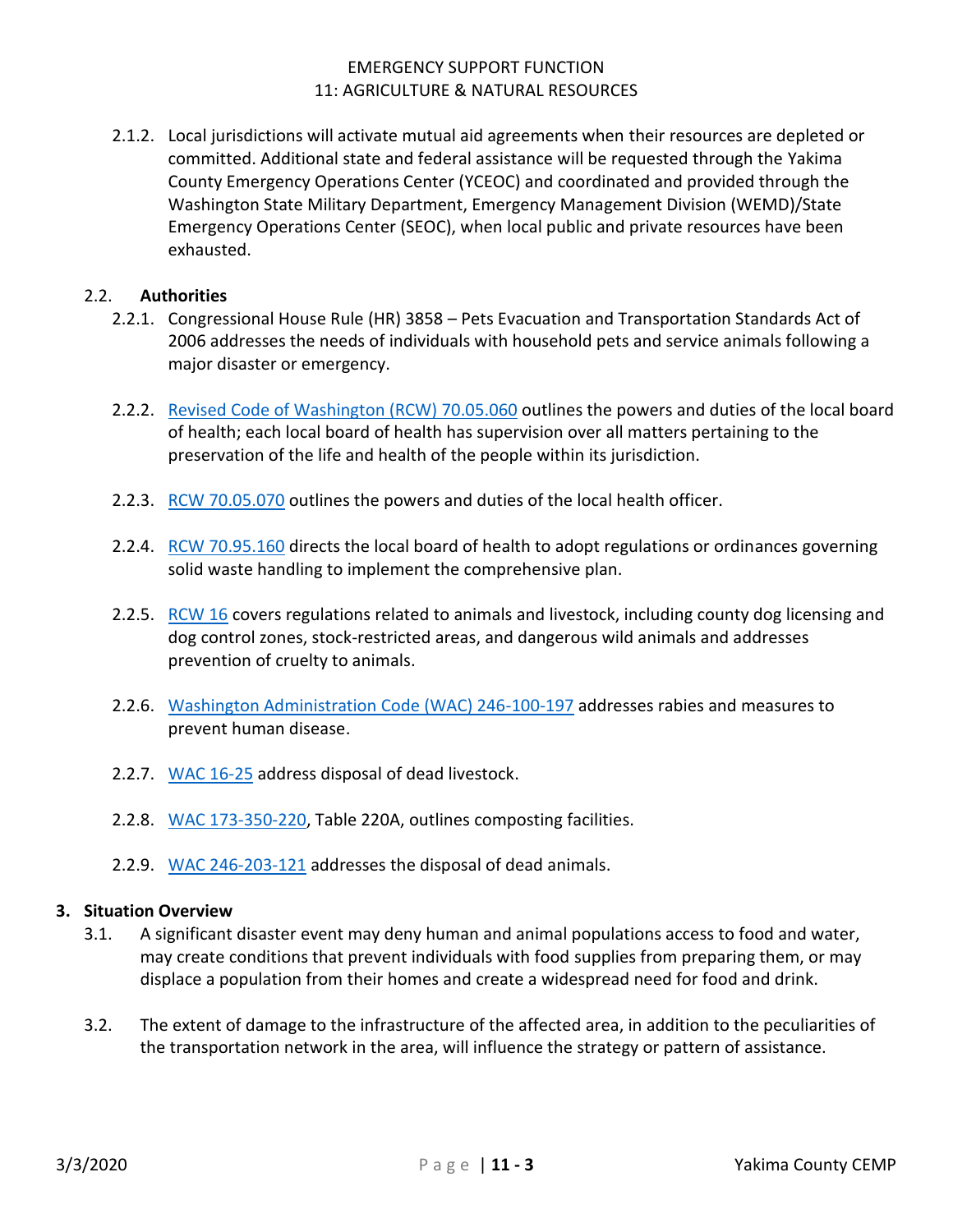- 3.3. Food supplies intended for human populations will be suitable for either household distribution or congregate meal service. Food supplies will be provided from existing managed inventories whenever possible.
- 3.4. Under certain conditions, live or dead livestock and/or other agriculture related animals may need to be evacuated or disposed of from an affected area.
- 3.5. Provisions might need to be made to support livestock owners returning to evacuated areas to care for their animals.
- 3.6. Procurement will be conducted in accordance with federal, state, and county laws and regulations, including provisions for emergency procurement and no-bid contracting during a declared "State of Emergency".
- 3.7. Close cooperation will be maintained with the ESF #6 (Mass Care) position to ensure an efficient system is employed that satisfies the needs of the greatest number of people.
- 3.8. Commercial and retail food storage facilities may be inoperable as a result of widespread power failure; thus, some privately held, large-volume food supplies may not be available as sources to obtain goods.

#### **4. Concept of Operations**

- 4.1. Yakima Valley Emergency Management, as the ESF #11 coordinator, organizes and coordinates the capabilities and resources of local government, private agencies, and organizations through the Yakima County EOC.
- 4.2. ESF #11 provides for integrated local response and local liaison duties with State and Federal resources for situations involving an outbreak of a highly contagious animal or zoonotic disease, an outbreak of a highly infective plant disease, a large-scale animal fatality event (typically from a natural disaster), or infestation affecting crops impacting Yakima County.
- 4.3. ESF #11 ensures the safety and security of Yakima County's commercial supply of food products following a potential or actual incident affecting Yakima County. It supports a liaison role for State and/or Federal government, should the situation necessitate such actions, as may occur if the situation is an Incident of National Significance or impacts Washington State.
- 4.4. Local government within Yakima County and its incorporated cities and towns act as the primary agencies for protecting, recovering, and restoring NCH resources at the local level.
- 4.5. Resource needs and requests will be obtained from Yakima County departments and agencies, other ESFs, and municipalities. Requests will be prioritized, and resources will be allocated and deployed in mission assignments. Missions will be tracked, and resources will be reassigned as they become available for subsequent uses.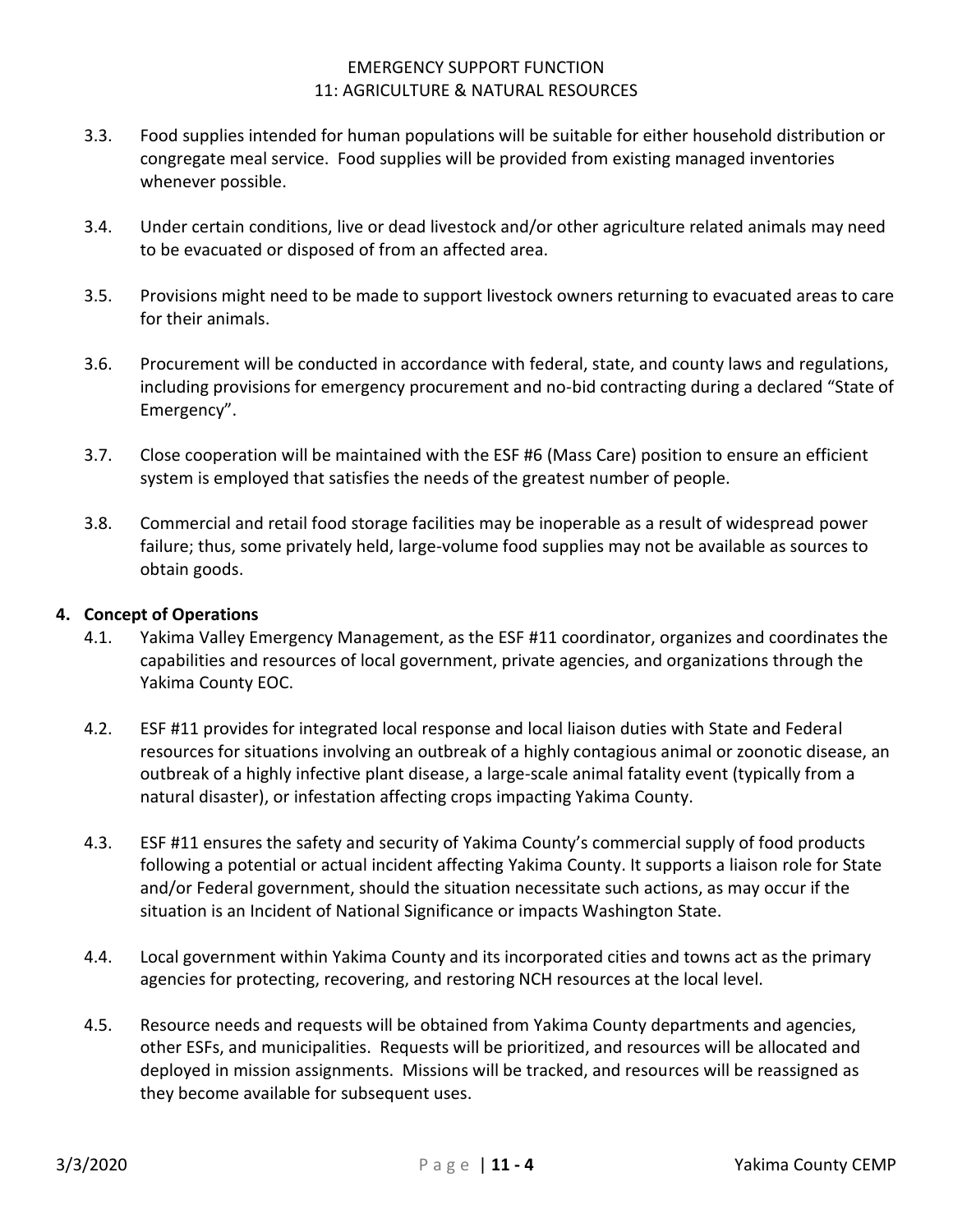#### 4.6. **Whole Community Involvement**

- 4.7.1. A successful Whole Community agricultural and natural resources program assesses local assets and capabilities, bolsters identified weaknesses, and supports locally-driven solutions. This includes, but is not limited to, inclusive disaster planning, supporting local response organizations and processes, developing partnerships with supportive groups and agencies, and ensuring a place at the table for government, residents, NGOs, businesses, churches, advocacy organizations, and other stakeholders.
- 4.7.2. ESF #11 recognizes that inclusion and accessibility is about more than language translation. Inclusion and accessibility mean a concerted effort to engage populations with limited English proficiency (LEP), disabilities, or other conditions that limit access to recovery services, and to promote effective resource accessibility – that is, that no impacted individuals face a unique burden in securing resources for which they qualify, and that are available to others.
- 4.7.3. The Whole Community includes populations with individuals with disabilities and Access and Functional Needs (AFN). Any agency or organization that receives federal funding is required to have a plan or policy for addressing the needs of individuals with Limited English Proficiency (LEP), pursuant to Title VI, the Civil Rights Act. The Washington State Emergency Management Division and this ESF expects all agencies and organizations to comply with federal law. For more information on how each agency or organization complies with federal law, please contact the individual agency or organization.

| <b>Mission</b> | <b>Critical</b>                    |                                                                                      |  |
|----------------|------------------------------------|--------------------------------------------------------------------------------------|--|
| Area           | <b>Critical Tasks</b><br>Task I.D. |                                                                                      |  |
|                |                                    | <b>Environmental Response/Health &amp; Safety</b>                                    |  |
|                | 1                                  | Identify, assess, and mitigate worker health and safety hazards, and disseminate     |  |
|                |                                    | health and safety guidance and resources to response and recovery workers.           |  |
|                | $\overline{2}$                     | Minimize public exposure to environmental hazards through assessment of the          |  |
| Response       |                                    | hazards and implementation of public protective actions.                             |  |
|                | 3                                  | Detect, assess, stabilize, and clean up releases of oil and hazardous materials into |  |
|                |                                    | the environment, including buildings/structures, and properly manage waste.          |  |

| 4.8 | <b>Critical Tasks</b> |  |
|-----|-----------------------|--|
|     |                       |  |

| <b>Mission</b><br>Area         | <b>Critical</b><br>Task I.D. | <b>Critical Tasks</b>                                                              |  |  |
|--------------------------------|------------------------------|------------------------------------------------------------------------------------|--|--|
| <b>Critical Transportation</b> |                              |                                                                                    |  |  |
|                                |                              | Ensure basic human needs are met, stabilize the incident, transition into recovery |  |  |
| Response                       | $\overline{2}$               | for an affected area, and restore basic services and community functionality.      |  |  |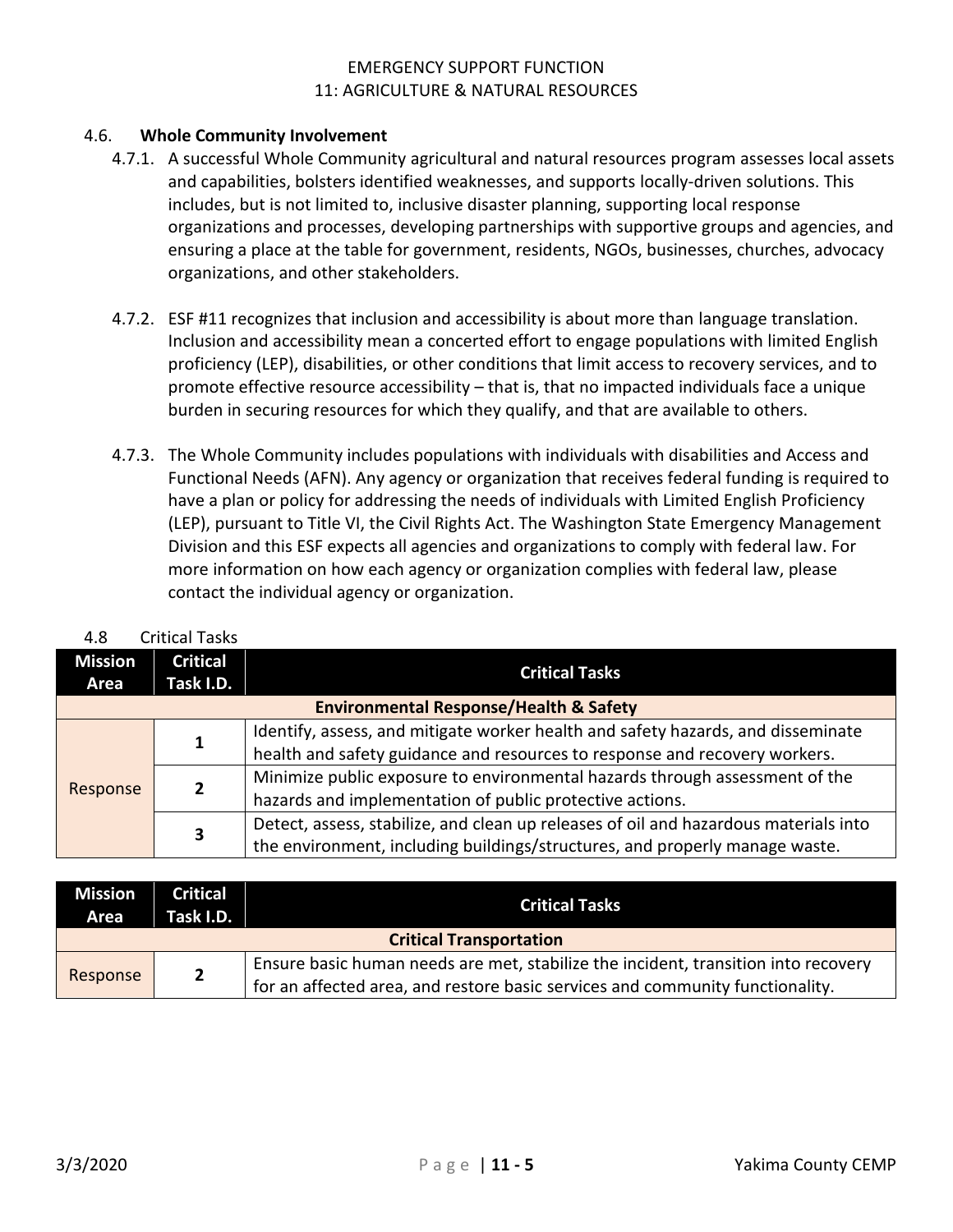| <b>Mission</b><br>Area | <b>Critical</b><br>Task I.D. | <b>Critical Tasks</b>                                                                                                                                                                                                                                                                                |  |  |
|------------------------|------------------------------|------------------------------------------------------------------------------------------------------------------------------------------------------------------------------------------------------------------------------------------------------------------------------------------------------|--|--|
|                        |                              | <b>Logistics &amp; Supply Chain Management</b>                                                                                                                                                                                                                                                       |  |  |
| Response               | 1                            | Mobilize and deliver governmental, nongovernmental, and private sector resources<br>to save lives, sustain lives, meet basic human needs, stabilize the incident, and<br>transition to recovery, to include moving and delivering resources and services to<br>meet the needs of disaster survivors. |  |  |
|                        | $\mathfrak z$                | Enhance public and private resource and services support for an affected area.                                                                                                                                                                                                                       |  |  |

| <b>Mission</b><br>Area                                                                                                                                                      | <b>Critical</b><br>Task I.D. | <b>Critical Tasks</b> |  |  |
|-----------------------------------------------------------------------------------------------------------------------------------------------------------------------------|------------------------------|-----------------------|--|--|
|                                                                                                                                                                             | <b>Mass Care Services</b>    |                       |  |  |
| Move and deliver resources and capabilities to meet the needs of disaster<br>$\mathbf{1}$<br>Response<br>survivors, including individuals with access and functional needs. |                              |                       |  |  |

| <b>Mission</b><br>Area | <b>Critical</b><br>Task I.D. | <b>Critical Tasks</b>                                                                                                                                                                                                                                                                       |
|------------------------|------------------------------|---------------------------------------------------------------------------------------------------------------------------------------------------------------------------------------------------------------------------------------------------------------------------------------------|
|                        |                              | <b>Situational Assessment</b>                                                                                                                                                                                                                                                               |
|                        |                              | Deliver information sufficient to inform decision making regarding immediate<br>lifesaving and life-sustaining activities, and engage governmental, private, and<br>civic sector resources within and outside of the affected area to meet basic human<br>needs and stabilize the incident. |
| Response               | 2                            | Deliver enhanced information to reinforce ongoing lifesaving and life-sustaining<br>activities, and engage governmental, private, and civic sector resources within and<br>outside of the affected area to meet basic human needs, stabilize the incident,<br>and transition to recovery.   |

| <b>Mission</b><br>Area | <b>Critical</b><br>Task I.D.      | <b>Critical Tasks</b>                                                                 |  |  |  |
|------------------------|-----------------------------------|---------------------------------------------------------------------------------------|--|--|--|
|                        | <b>Health and Social Services</b> |                                                                                       |  |  |  |
|                        |                                   | Identify affected populations, groups, and key partners in short-term,                |  |  |  |
|                        |                                   | intermediate, and long-term recovery.                                                 |  |  |  |
|                        |                                   | Complete an assessment of community health and social service needs; prioritize       |  |  |  |
|                        | $\overline{2}$                    | these needs, including accessibility requirements, based on the whole                 |  |  |  |
|                        |                                   | community's input and participation in the recovery planning process; and             |  |  |  |
|                        |                                   | develop a comprehensive recovery timeline.                                            |  |  |  |
| Recovery               | 3                                 | Restore health care (including behavioral health), public health, and social services |  |  |  |
|                        |                                   | functions.                                                                            |  |  |  |
|                        |                                   | Restore and improve the resilience and sustainability of the health care system       |  |  |  |
|                        |                                   | and social service capabilities and networks to promote the independence and          |  |  |  |
|                        | 4                                 | well-being of community members in accordance with the specified recovery             |  |  |  |
|                        |                                   | timeline.                                                                             |  |  |  |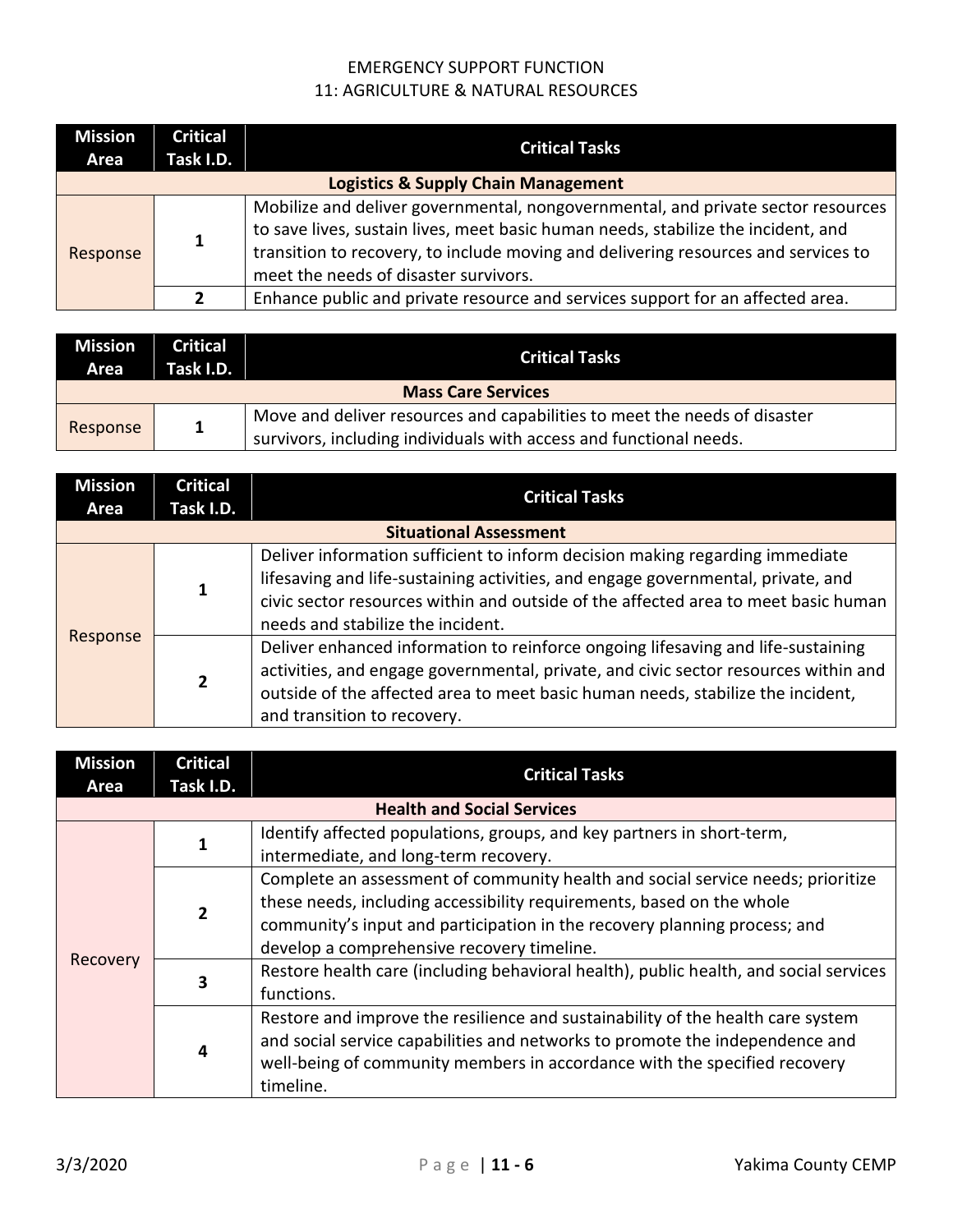| <b>Mission</b><br>Area | <b>Critical</b><br>Task I.D.          | <b>Critical Tasks</b>                                                             |  |  |  |
|------------------------|---------------------------------------|-----------------------------------------------------------------------------------|--|--|--|
|                        | <b>Natural and Cultural Resources</b> |                                                                                   |  |  |  |
|                        |                                       | Implement measures to protect and stabilize records and culturally significant    |  |  |  |
|                        |                                       | documents, objects, and structures.                                               |  |  |  |
|                        |                                       | Mitigate the impacts to and stabilize the natural and cultural resources and      |  |  |  |
|                        | $\overline{2}$                        | conduct a preliminary assessment of the impacts that identifies protections that  |  |  |  |
|                        |                                       | need to be in place during stabilization through recovery.                        |  |  |  |
| Recovery               | 3                                     | Complete an assessment of affected natural and cultural resources and develop a   |  |  |  |
|                        |                                       | timeline for addressing these impacts in a sustainable and resilient manner.      |  |  |  |
|                        |                                       | Preserve natural and cultural resources as part of an overall community recovery  |  |  |  |
|                        |                                       | that is achieved through the coordinated efforts of natural and cultural resource |  |  |  |
|                        | 4                                     | experts and the recovery team in accordance with the specified timeline in the    |  |  |  |
|                        |                                       | recovery plan.                                                                    |  |  |  |

#### **5. Organization**

5.1. The ESF #11 response structure operates under the direction of the Coordinating Organization/Agency, which determines the Lead Primary Organization(s) on the basis of the assistance needed for the specific incident.

| <b>Functional</b><br><b>Categories</b> | <b>Nutrition</b><br><b>Assistance</b> | <b>Animal and</b><br><b>Plant Disease</b><br>and Pest<br><b>Response</b> | Large-Scale<br>Animal<br><b>Mortality</b><br><b>Response</b> | <b>Food Safety</b><br>and Security<br><b>Supply</b> | <b>NCH</b><br><b>Resources</b><br><b>Protection</b> |
|----------------------------------------|---------------------------------------|--------------------------------------------------------------------------|--------------------------------------------------------------|-----------------------------------------------------|-----------------------------------------------------|
| ESF #11 $-$                            |                                       | <b>WSU</b>                                                               | Yakima                                                       | Yakima                                              | Local                                               |
| Primary                                | <b>ARC/YVEM</b>                       | Cooperative                                                              | <b>Health</b>                                                | <b>Health</b>                                       | Government                                          |
| Organization                           |                                       | <b>Extension</b>                                                         | <b>District</b>                                              | <b>District</b>                                     |                                                     |
| ESF #11 $-$                            | Determine                             | Coordinating                                                             | Coordinating                                                 | Coordinating                                        | Determine                                           |
| <b>Responsibilities</b>                | needs to                              | local response                                                           | local response                                               | local response                                      | the needs for                                       |
|                                        | provide food                          | for animal,                                                              | for large-scale                                              | for                                                 | protecting,                                         |
|                                        | for nutrition                         | zoonotic or                                                              | animal                                                       | adulterated                                         | restoring or                                        |
|                                        | assistance to                         | plant disease                                                            | mortality due                                                | or suspected                                        | recovering                                          |
|                                        | the local                             | or infestation                                                           | to a natural                                                 | adulterated                                         | <b>NCH</b>                                          |
|                                        | public in the                         |                                                                          | disaster                                                     | food supplies                                       | resources                                           |
|                                        | event of                              |                                                                          |                                                              |                                                     |                                                     |
|                                        | disaster                              |                                                                          |                                                              |                                                     |                                                     |

5.1.1. Regardless of the nature of the emergency, the county will likely establish a Joint Information Center (JIC) that functions as the principal source of information about the response in the state. The JIC coordinates closely with local, state and federal officials to ensure consistency in the information released to the communications media and the public. At any time, other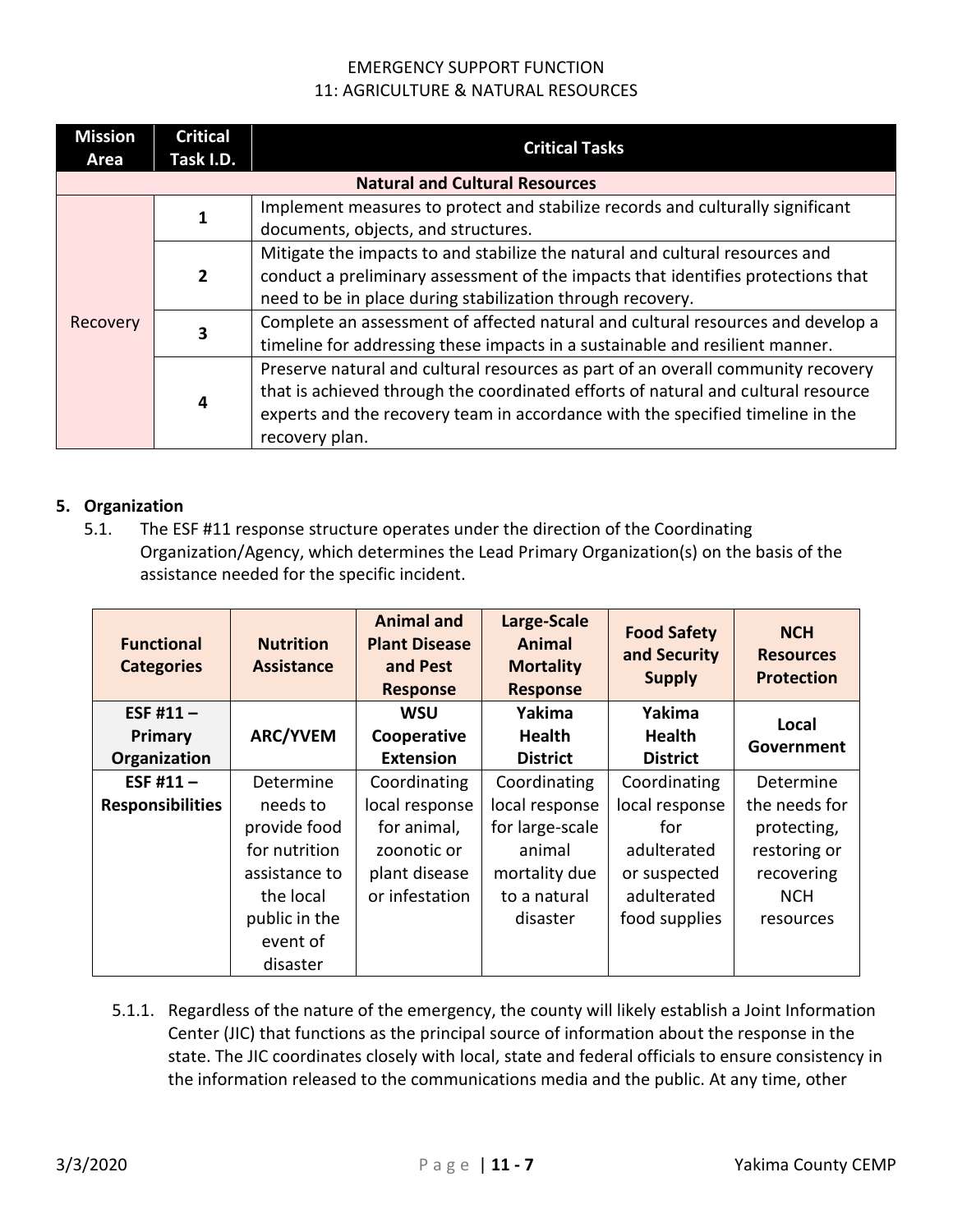agency and organization public information officers (PIOs) may be called upon as subject matter experts to assist as needed.



Figure 1: YCEOC, ESF #11, Organizational Chart Example

### **6. Direction, Control, & Coordination**

- 6.1. ESF #11 is organized in accordance with the National Response Framework (NRF) and the Washington Comprehensive Emergency Management Plan (CEMP).
	- 6.1.1. Horizontal Integration This annex is concerned with the Response and Recovery Mission Areas. It is an interagency plan that provides direction to county government entities concerned with responding to and recovering from issues following a disaster.
	- 6.1.2. Response The structures and bodies laid out in this annex should integrate horizontally into structures and bodies established by the NRF to address the Response and Recovery mission areas and support functions. ESF #11 may provide leadership in creating these connections, hosting relevant meetings, and in general, ensuring the response mission is well coordinated with recovery.
		- 6.1.2.1. Integration with county-level planning efforts regarding response and recovery operations includes: The Yakima County Comprehensive Emergency Management Plan (CEMP) brings together partner organizations in the base plan and Emergency Support Functions to discuss how the county and city/town jurisdictional will organize for response and recovery operations.
	- 6.1.3. Vertical Integration This ESF Annex should integrate vertically to response plans at the regional level, state and federal level, as well as city/town plans at the local level. It may be common for relevant federal, and state plans to be similarly titled around ESF #11; however, this annex should remain flexible to coordinate with other plans or bodies that align with the Core Capabilities and Critical Tasks listed in this annex.
		- 6.1.3.1. Integration with city/town and non-governmental organization Response plans includes: The county develops and maintain an ESF #11 to assist with integration efforts.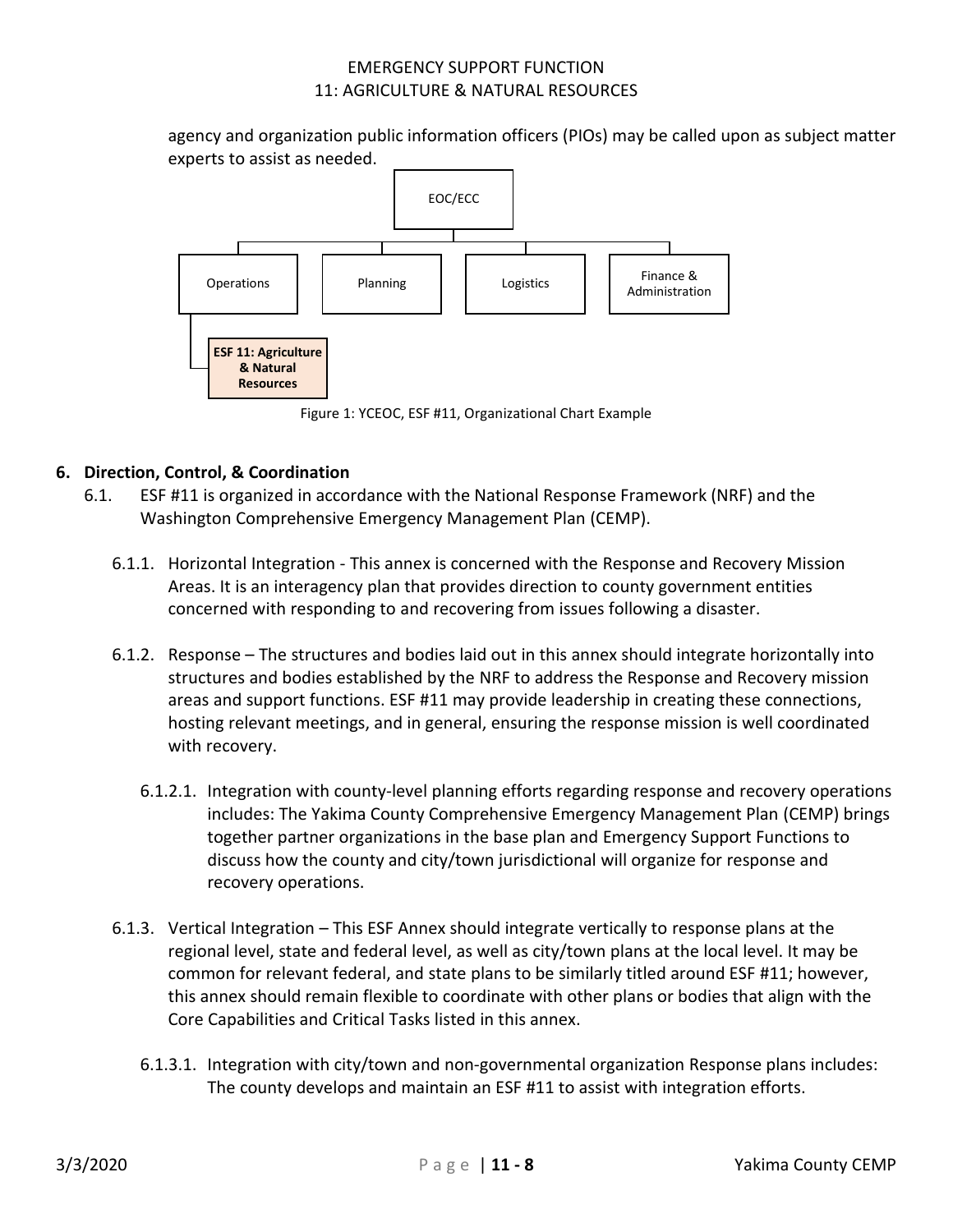6.1.3.2. Integration with State and Federal Response plans includes: State CEMP and ESF #11 Annex and Response [Federal Interagency Operational Plan \(FIOP\).](https://www.fema.gov/federal-interagency-operational-plans)

## **7. Information Collection, Analysis, & Dissemination**

- 7.1. ESF #11 coordinates with Response and Recovery Core Capability Leads, and other county and city/town organizations/agencies with potential response/recovery roles to gather and disseminate information on the extent of damages, anticipated unmet needs, and other activities related to response and into recovery. ESF #11 will work to gather, synthesize, and distribute pertinent information to all related response partners, especially those partners identified as Primary Agencies for ESF #11 or executors of ESF #11 core capabilities.
- 7.2. Jurisdiction, agency, private-sector, non-governmental, and volunteer organization representatives within the YCEOC will assist with meeting the information collection, analysis, and dissemination needs/methods of the JIC and YCEOC. This will include maintaining contact with their local PIOs for reports and updates.
- 7.3. Some incoming agricultural and natural resource information/requests (e.g. expenditures and entering into contracts) into the YCEOC may require a vetting process through the Policy Group and/or the YCEOC Manager due to legal, policy, ethical, or other concerns.
- 7.4. The YCEOC will be responsible for collection, analysis, and dissemination of the latest incident information and resources as depicted in Figure 2: YCEOC Information Collection, Analysis, and Dissemination process.



Figure 2: YCEOC Information Collection, Analysis, and Dissemination Process

#### **8. Responsibilities**

| <b>Response Mission Area</b>                               |                              |                                                                                                                                                         |                                  |
|------------------------------------------------------------|------------------------------|---------------------------------------------------------------------------------------------------------------------------------------------------------|----------------------------------|
| <b>Core Capability</b>                                     | <b>Critical</b><br>Task I.D. | Organization(s)<br><b>Activity/Action</b><br><b>Name</b>                                                                                                |                                  |
| <b>Environmental</b><br><b>Response/Health</b><br>& Safety | $\mathbf{1}$                 | Provide health and safety guidance and resources to<br>response and recovery workers regarding any<br>biological and/or chemical contamination hazards. | Yakima Health<br><b>District</b> |
| <b>Environmental</b><br><b>Response/Health</b><br>& Safety | $\overline{2}$               | Minimize public exposure to environmental hazards<br>through assessment of public water systems and<br>inspection of temporary food facilities.         | Yakima Health<br><b>District</b> |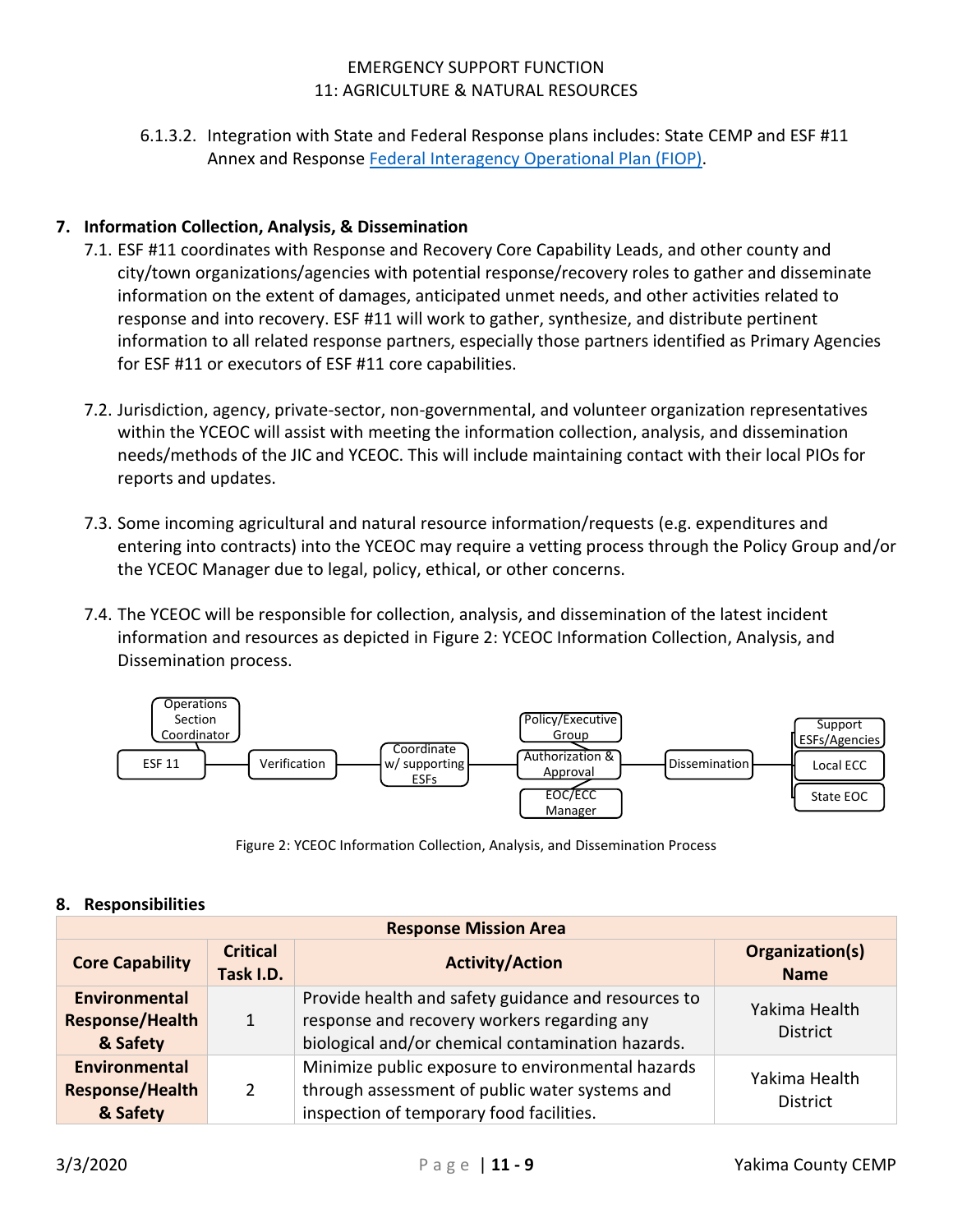| <b>Response Mission Area</b>                                       |                              |                                                                                                                                                                                                    |                                                                                                                                                                                           |
|--------------------------------------------------------------------|------------------------------|----------------------------------------------------------------------------------------------------------------------------------------------------------------------------------------------------|-------------------------------------------------------------------------------------------------------------------------------------------------------------------------------------------|
| <b>Core Capability</b>                                             | <b>Critical</b><br>Task I.D. | <b>Activity/Action</b>                                                                                                                                                                             | Organization(s)<br><b>Name</b>                                                                                                                                                            |
| <b>Environmental</b><br><b>Response/Health</b><br>& Safety         | $\overline{2}$               | Evaluate and monitor the provision of care to<br>livestock and any other agriculture related animals.                                                                                              | <b>Washington State</b><br>Department of<br>Ecology<br><b>Washington State</b><br>Department of<br>Agriculture<br><b>Washington State</b><br>University (WSU)<br>Extension<br><b>YVEM</b> |
|                                                                    |                              |                                                                                                                                                                                                    | Yakima Health<br><b>District</b><br><b>Washington State</b>                                                                                                                               |
| <b>Environmental</b><br><b>Response/Health</b><br>& Safety         | 2, 3                         | Coordinate the response for provision of care to<br>living or mass mortality livestock and any other<br>agriculture related animals.                                                               | Department of<br>Ecology<br><b>Washington State</b><br>Department of<br>Agriculture                                                                                                       |
|                                                                    |                              |                                                                                                                                                                                                    | <b>YVEM</b>                                                                                                                                                                               |
| <b>Critical</b><br><b>Transportation</b>                           | $\overline{2}$               | Coordinate clear routes for animal evacuation or<br>disposal, stabilize the incident, transition into<br>recovery for an affected area, and restore basic<br>services and community functionality. | <b>YVEM</b>                                                                                                                                                                               |
| <b>Logistics &amp;</b><br><b>Supply Chain</b><br><b>Management</b> | 1                            | Coordinate resource needs, and determines and<br>resolves, as necessary, issues regarding resource<br>shortages and resource ordering issues.                                                      | All Primary<br>Organizations                                                                                                                                                              |
| Logistics &<br><b>Supply Chain</b><br><b>Management</b>            | 1                            | Assist with providing volunteers, resources and<br>equipment to conduct large animal rescue and<br>evacuation and in procuring veterinary services.                                                | <b>Washington State</b><br>University (WSU)<br>Extension                                                                                                                                  |
| Logistics &<br><b>Supply Chain</b><br><b>Management</b>            | 1, 2                         | Ensure the safety and security of commercial food<br>supply.                                                                                                                                       | <b>YVEM</b><br>Yakima Health<br><b>District</b><br><b>YVEM</b>                                                                                                                            |
| <b>Mass Care</b><br><b>Services</b>                                | $\mathbf 1$                  | Assist ESF #6 and ESF #13 with the evacuation and<br>sheltering of domestic and service animals.                                                                                                   | Yakima Humane<br>Society/Yakima<br>Sheriff's Office<br><b>Animal Control</b><br><b>YVEM</b>                                                                                               |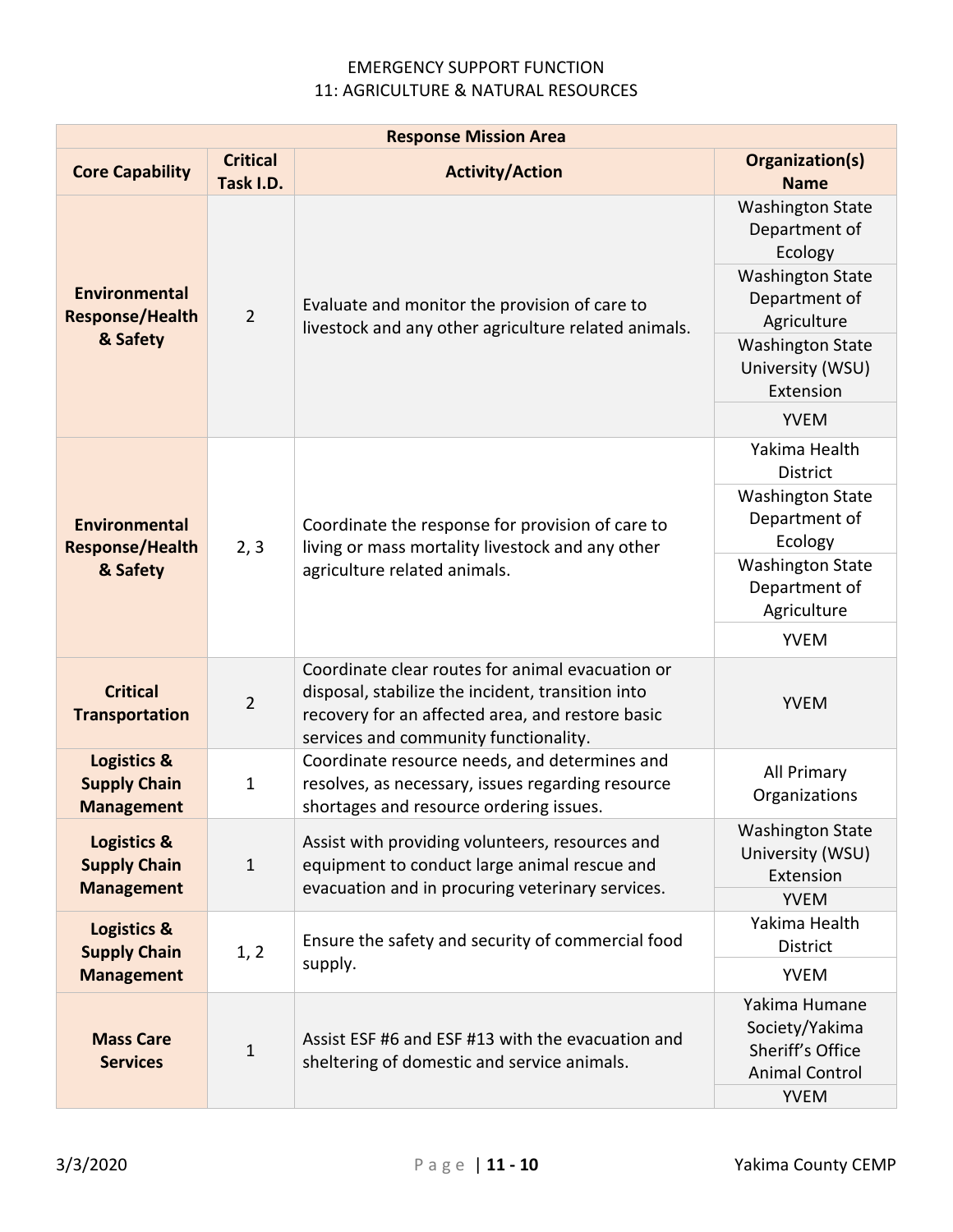| <b>Response Mission Area</b>            |                              |                                                                                                                                                                                            |                              |
|-----------------------------------------|------------------------------|--------------------------------------------------------------------------------------------------------------------------------------------------------------------------------------------|------------------------------|
| <b>Core Capability</b>                  | <b>Critical</b><br>Task I.D. | Organization(s)<br><b>Activity/Action</b><br><b>Name</b>                                                                                                                                   |                              |
| <b>Situational</b><br><b>Assessment</b> | 1                            | Obtain an initial situation and damage assessment<br>through established intelligence procedures;<br>determines the appropriate management response<br>to meet the request for assistance. | All Primary<br>Organizations |
| <b>Situational</b><br><b>Assessment</b> | $\mathfrak{D}$               | Activities focused on gathering and delivering<br>information to engage partner<br>organizations/agencies related to response and the<br>transition into recovery.                         | All Primary<br>Organizations |

| <b>Recovery Mission Area</b>                                |                              |                                                                                                                                                                                                                                                                   |                                                                    |
|-------------------------------------------------------------|------------------------------|-------------------------------------------------------------------------------------------------------------------------------------------------------------------------------------------------------------------------------------------------------------------|--------------------------------------------------------------------|
| <b>Core Capability</b>                                      | <b>Critical</b><br>Task I.D. | <b>Activity/Action</b>                                                                                                                                                                                                                                            | Organization(s)<br><b>Name</b>                                     |
| <b>Health and</b><br><b>Social Services</b>                 | 1, 2                         | Support the recovery of people with disabilities or<br>additional needs, including Limited English Proficiency,<br>through partnerships with specialized organizations.                                                                                           | All Primary<br>Organizations                                       |
| <b>Health and</b><br><b>Social Services</b>                 | $\overline{2}$               | Participate in the after-action review process of the<br>disaster/emergency response to develop a<br>comprehensive recovery timeline.                                                                                                                             | All Primary<br>Organizations                                       |
| <b>Health and</b><br><b>Social Services</b>                 | 3, 4                         | Coordinate and/or support recovery activities<br>consistent with their organization missions and<br>capabilities.                                                                                                                                                 | All Primary and/or<br>Support<br>Organizations                     |
| <b>Natural &amp;</b><br><b>Cultural</b><br><b>Resources</b> | 1                            | Supports impacted jurisdictions with environmental<br>recovery through administered grant programs.                                                                                                                                                               | <b>Washington State</b><br>Department of<br>Ecology<br><b>YVEM</b> |
| <b>Natural &amp;</b><br><b>Cultural</b><br><b>Resources</b> | 1, 2, 3, 4                   | Recovery efforts will be primarily handled by ESF #14<br>(Long Term Community Recovery) in conjunction with<br>ESF #5. Each ESF position should provide input on<br>efforts that will be beneficial to reducing the risk of or<br>damage caused by futures event. | All Primary and/or<br>Support<br>Organizations                     |

## **9. Resource Requirements**

| <b>Resources</b>                                      | <b>Providers</b>                         |
|-------------------------------------------------------|------------------------------------------|
|                                                       | Yakima County EOC (may bring home agency |
| Desktop or Laptop                                     | laptop)                                  |
| WebEOC login                                          | Primary Agency/Organization              |
| Contact list (phone & email) of organizations (master | Yakima County EOC or Home                |
| list)                                                 | Agency/Organization                      |
| Internet and folder drive access                      | Yakima County EOC                        |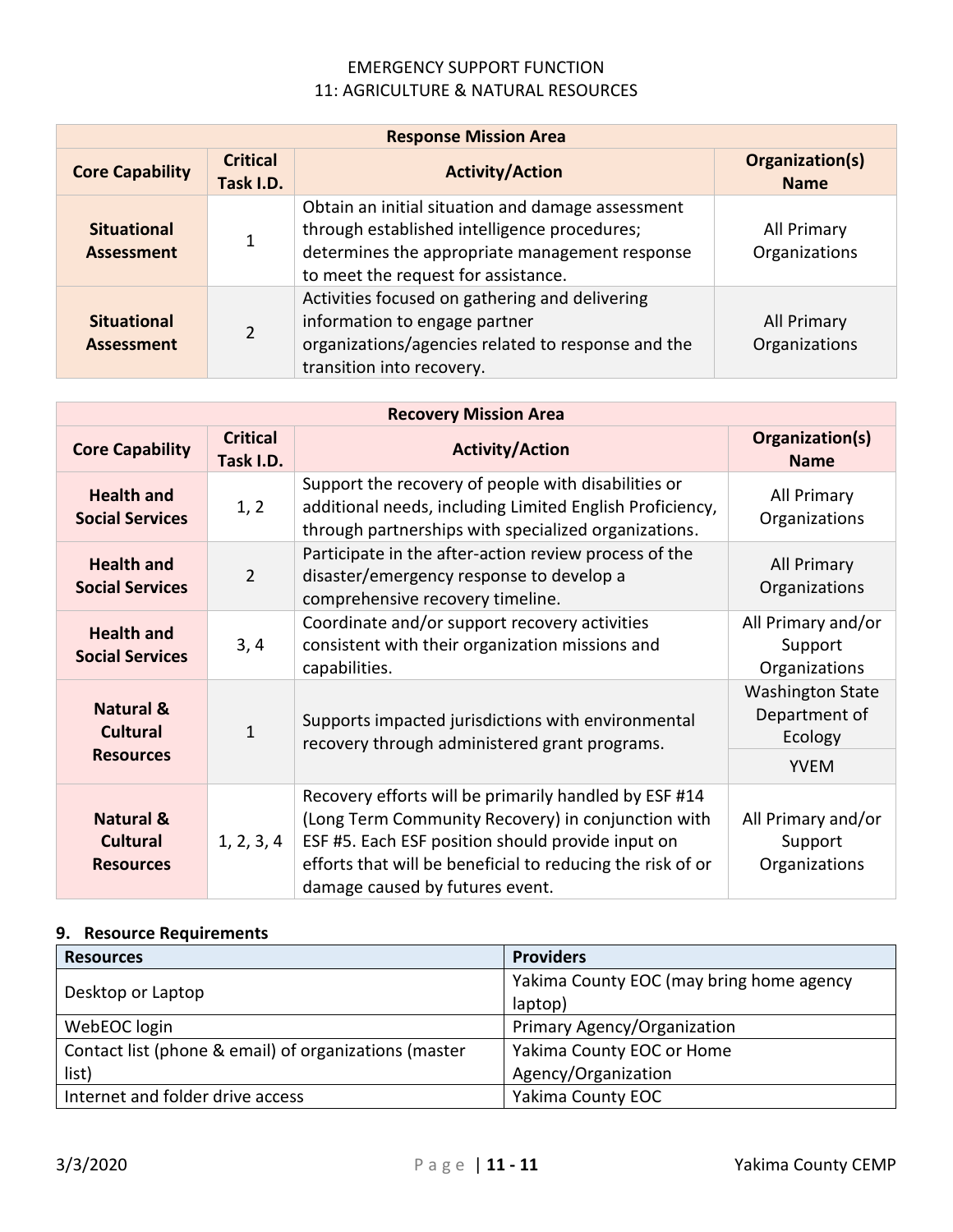| Appropriate Home Agency/Org SOPs (hard & soft<br>copies)                   | Primary Agency/Organization                  |
|----------------------------------------------------------------------------|----------------------------------------------|
| Desk Phone                                                                 | <b>Yakima County EOC</b>                     |
| Tiered communication structure with Incident<br>Management Teams (IMT)     | <b>Yakima County EOC</b>                     |
| Two-way Radio                                                              | Yakima County EOC or Home Organization       |
| <b>Training</b>                                                            | <b>Providers</b>                             |
|                                                                            |                                              |
| E/G0191 (Emergency Operations Center/Incident<br>Command System Interface) | Various locations (in-residence)             |
| IS 100, 200, 700, 800                                                      | FEMA Emergency Management Institute (online) |
| ICS 300, 400                                                               | Various locations (in-residence)             |

#### **10. References and Supporting Plans**

- 10.1. ESF 3 Public Works and Engineering, Yakima County CEMP
- 10.2. ESF 5 Emergency Management, Yakima County CEMP
- 10.3. ESF 6 Mass Care, Housing, and Human Services, Yakima County CEMP
- 10.4. ESF 7 Resource Support, Yakima County CEMP
- 10.5. ESF 8 Public Health and Medical Services, Yakima County CEMP
- 10.6. ESF 10 Oil and Hazardous Materials, Yakima County CEMP
- 10.7. ESF 12 Energy and Utilities, Yakima County CEMP
- 10.8. ESF 14 Long-Term Recovery, Yakima County CEMP
- 10.9. [Washington State Comprehensive Emergency Management Plan \(CEMP\)](https://mil.wa.gov/uploads/pdf/PLANS/esf-11-base-document---final.pdf)  ESF #11
	- 10.9.1. Washington State CEMP, ESF #11 [Appendix 2: State Animal Response Plan](https://mil.wa.gov/uploads/pdf/PLANS/esf-11-appendix-2--final.pdf)
	- 10.9.2. Washington State CEMP, ESF #11 [Appendix 3: State Plant Health Plan](https://mil.wa.gov/uploads/pdf/PLANS/esf-11-appendix-3---final.pdf)
	- 10.9.3. Washington State CEMP, ESF #11 [Appendix 4: State Food and Feed Emergency Plan](https://mil.wa.gov/uploads/pdf/PLANS/esf-11-appendix-4---final.pdf)
	- 10.9.4. Washington State CEMP, ESF #11 [Appendix 5: Protection of Natural, Cultural and Historic](https://mil.wa.gov/uploads/pdf/PLANS/esf11%20appendix%205.pdf)  **[Resources](https://mil.wa.gov/uploads/pdf/PLANS/esf11%20appendix%205.pdf)**

#### **11. Terms and Definitions**

- 11.1. National Response Framework (NRF) **–** The National Response Framework is a guide to how the Nation responds to all types of disasters and emergencies. It is built on scalable, flexible, and adaptable concepts identified in the National Incident Management System to align key roles and responsibilities across the Nation.
- 11.2. Whole Community A focus on enabling the participation in national preparedness activities of a wider range of players from the private and nonprofit sectors, including nongovernmental organizations and the general public, in conjunction with the participation of all levels of government in order to foster better coordination and working relationships. Used interchangeably with "all-of-Nation." (National Preparedness Goal, September 2015)

#### **12. Appendices**

12.1. Appendix 1 – Mass Animal Mortality Response Plan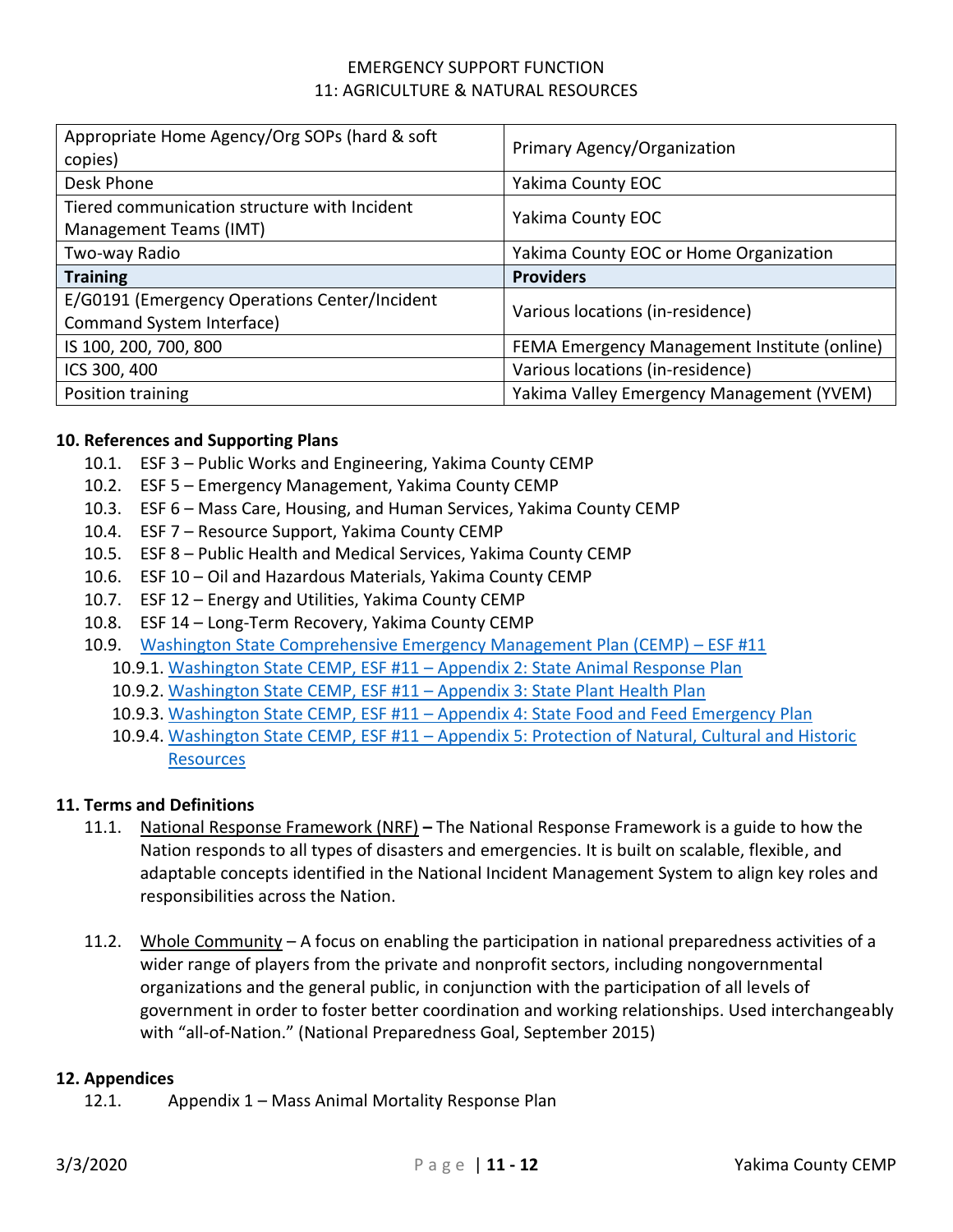#### **Appendix 1 – MASS ANIMAL MORTALITY RESPONSE PLAN**

#### *Coordinating:*

- Yakima Health District
- Yakima Valley Emergency Management

### **Primary(s):**

Yakima Health District

## *Supporting:*

Washington Department of Health Washington State Dairy Federation Washington State Department of Ecology Washington State Department of Agriculture Washington State University (WSU) Extension Yakima Valley Emergency Management

### **1. Introduction**

- 1.1. Purpose
	- 1.1.1. This appendix provides guidelines for a rapid response and recovery to Mass Animal Mortality Events (MAMEs) affecting the health, safety and welfare of humans, animals and free ranging wildlife populations, and timely and proper disposal of dead animals, contaminated animal products and animal waste following natural or technological disasters.

| <b>Primary Core Capabilities</b> |                                                                      |
|----------------------------------|----------------------------------------------------------------------|
| <b>Response Mission Area</b>     |                                                                      |
|                                  | Conduct appropriate measures to ensure the protection of the health  |
| Environmental Response/Health &  | and safety of the public and workers, as well as the environment,    |
| Safety                           | from all hazards in support of responder operations and the affected |
|                                  | communities.                                                         |

| <b>Support Core Capabilities</b> |                                                                          |  |
|----------------------------------|--------------------------------------------------------------------------|--|
| <b>Response Mission Area</b>     |                                                                          |  |
|                                  | Provide transportation (including infrastructure access and accessible   |  |
|                                  | transportation services) for response priority objectives, including the |  |
| <b>Critical Transportation</b>   | evacuation of people and animals and the delivery of vital response      |  |
|                                  | personnel, equipment, and services into the affected areas.              |  |
|                                  | Deliver essential commodities, equipment, and services in support of     |  |
|                                  | impacted communities and survivors, to include emergency power           |  |
| Logistics & Supply Chain         | and fuel support, as well as the coordination of access to community     |  |
| Management                       | staples. Synchronize logistics capabilities and enable the restoration   |  |
|                                  | of impacted supply chains.                                               |  |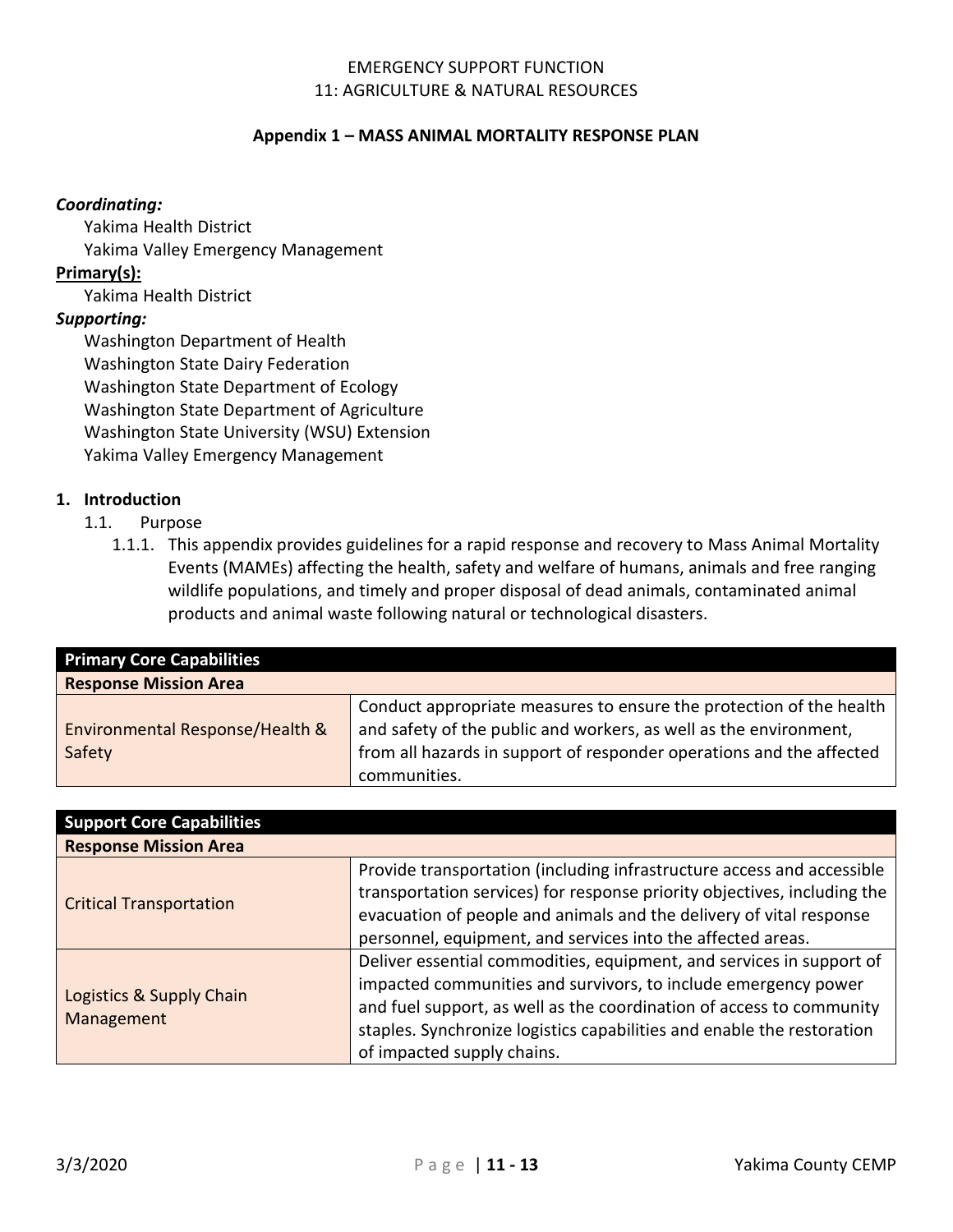| <b>Support Core Capabilities</b> |                                                                       |
|----------------------------------|-----------------------------------------------------------------------|
|                                  | Provide all decision makers with decision-relevant information        |
| <b>Situational Assessment</b>    | regarding the nature and extent of the hazard, any cascading effects, |
|                                  | and the status of the response.                                       |

#### **2. Policies and Authorities**

#### 2.1. **Policies**

- 2.1.1. State agricultural and natural resources assistance to local jurisdictions is directed by Washington Military Department through the Department of Agriculture or the designated representative.
- 2.1.2. Local jurisdictions will activate mutual aid agreements when their resources are depleted or committed. Additional state and federal assistance will be requested through the Yakima County Emergency Operations Center (YCEOC) and coordinated and provided through the Washington State Military Department, Emergency Management Division (WEMD)/State Emergency Operations Center (SEOC), when local public and private resources have been exhausted.

#### 2.2. **Authorities**

- 2.2.1. [Revised Code of Washington \(RCW\) 70.05.060](https://app.leg.wa.gov/RCW/default.aspx?cite=70.05.060) outlines the powers and duties of the local board of health; each local board of health has supervision over all matters pertaining to the preservation of the life and health of the people within its jurisdiction.
- 2.2.2. [RCW 70.95.160](https://app.leg.wa.gov/RCW/default.aspx?cite=70.95.160) directs the local board of health to adopt regulations or ordinances governing solid waste handling to implement the comprehensive plan.
- 2.2.3. [RCW 16.68](https://app.leg.wa.gov/RCW/default.aspx?cite=16.68) Disposal of Dead Animals.
- 2.2.4. [Washington Administration Code \(WAC\) 246-100-197](https://apps.leg.wa.gov/wac/default.aspx?cite=246-100-197) addresses rabies and measures to prevent human disease.
- 2.2.5. [Washington Administrative Code \(WAC\) 16-25](https://apps.leg.wa.gov/wac/default.aspx?cite=16-25) address disposal of dead livestock.
- 2.2.6. [WAC 173-350-220,](https://apps.leg.wa.gov/wac/default.aspx?cite=173-350-220) Table 220A, outlines composting facilities.
- 2.2.7. [WAC 246-203-121](https://apps.leg.wa.gov/wac/default.aspx?cite=246-203-121) addresses the disposal of dead animals.

#### **3. Situation Overview**

- 3.1. Animal agriculture is a major contributor to the economy of Washington. The negative impact of a Mass Animal Mortality Event (MAME), natural or man-made disaster, could result in profound economic loss with the County.
- 3.2. The extent of damage to the infrastructure of the affected area, in addition to the peculiarities of the transportation network in the area, will influence the strategy or pattern of assistance.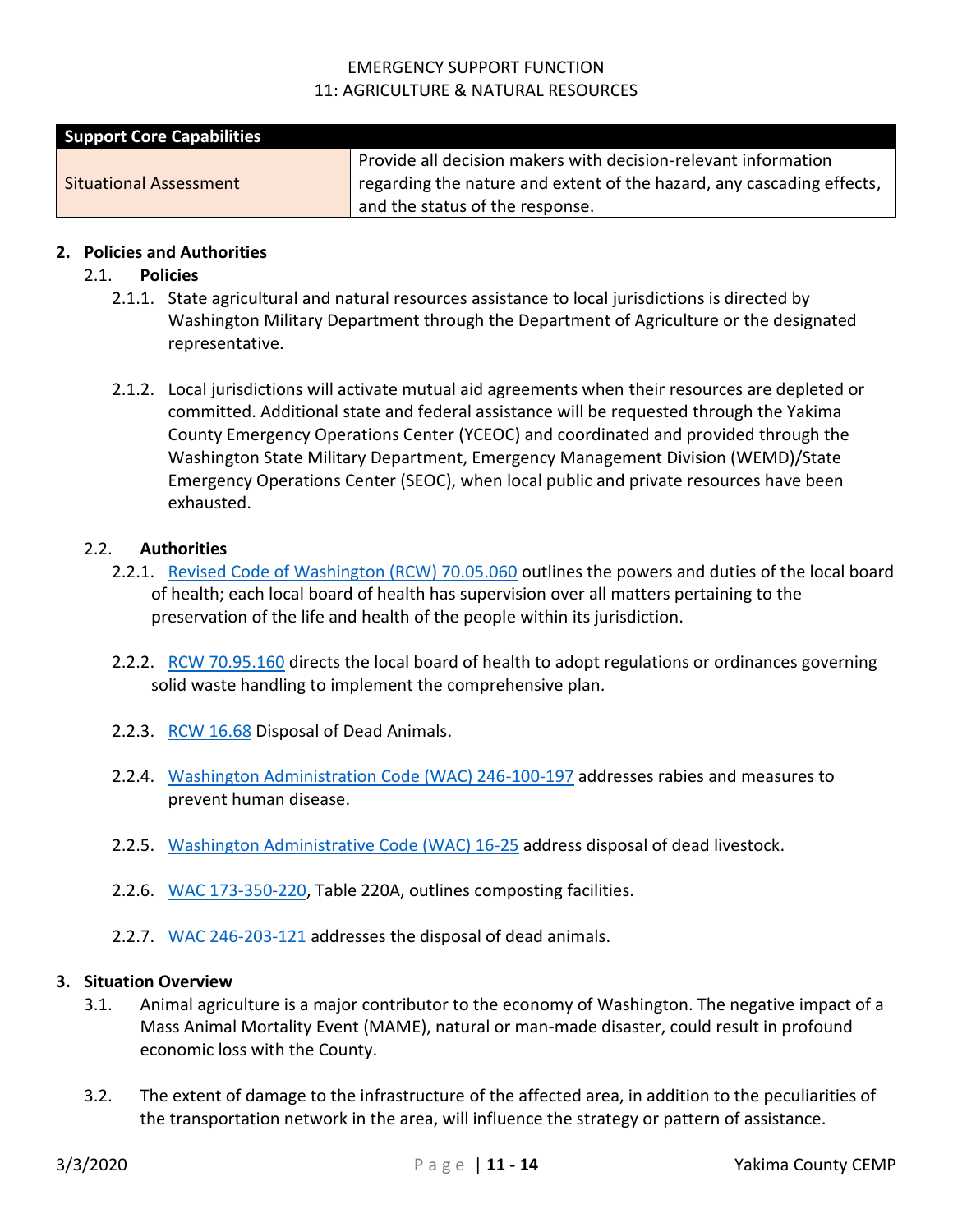- 3.3. Food supplies intended for human populations will be suitable for either household distribution or congregate meal service. Food supplies will be provided from existing managed inventories whenever possible.
- 3.4. A natural or technological disaster could result in mass animal mortality. A large number of unattended animal carcasses could have a negative impact on public health and the environment. Local authorities are responsible for the removal of animal carcasses. However, if local jurisdictional governments or the county government is overwhelmed, has depleted or anticipates depleting its resources, it may request assistance through the State Emergency Operations Center (SEOC). The SEOC Operation Section will designate state agencies to assist with the removal of animal carcasses.

### **4. Concept of Operations**

- 4.1. Yakima Valley Emergency Management and Yakima Health District, as the ESF #11, Appendix 1: Mass Animal Mortality Management Plan, co-coordinators, organizes and coordinates the capabilities and resources of local government, private agencies, and organizations through the Yakima County EOC, if necessary.
- 4.2. ESF #11 provides for integrated local response and local liaison duties with State and Federal resources for situations involving a large-scale animal mortality event (typically from a natural disaster) impacting Yakima County.
- 4.3. Resource needs and requests will be obtained from Yakima County departments and agencies, municipalities, other ESFs, and State agencies. Requests will be prioritized, and resources will be allocated and deployed in mission assignments. Missions will be tracked, and resources will be reassigned as they become available for subsequent uses.
- 4.4. The Yakima Health District will, as necessary, coordinate the disposal of animal carcasses that have died from a natural disaster.

| <b>Carcass Disposal Options</b> |              |  |
|---------------------------------|--------------|--|
| <b>Burial</b>                   | Burning      |  |
| Composting                      | Incineration |  |
| Landfill                        | Rendering    |  |

- 4.5. Methods of carcass disposal may include, but are not limited to:
- 4.6. Rendering may be used as a disposal method only for cattle, mules, asses, swine, sheep, and goats.
	- 4.6.1. Note: Rendering facilities will not accept any animal euthanized with any type of barbiturate. Since horses are typically "put down", the rendering facility in Yakima County will not take any horse carcasses.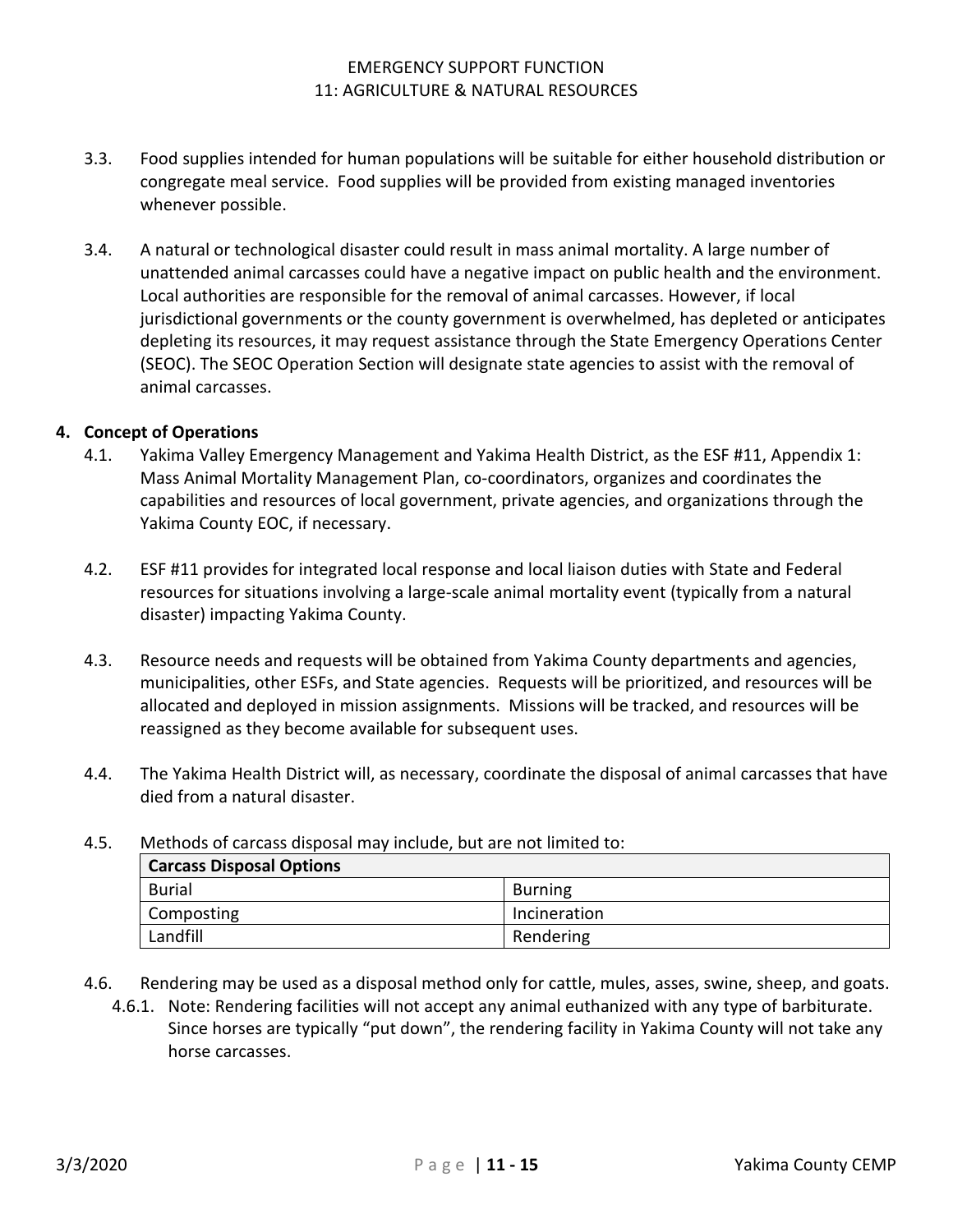- 4.7. Animals disposed through rendering must be transported by independent collectors licensed under chapter 16.68 RCW. They must be rendered at a facility licensed under chapter 16.68 RCW.
	- 4.7.1. Yakima County has two rendering/transfer facilities within the county. All carcasses delivered to the transport facility in Grandview will ultimately be transferred to a rendering facility within the Seattle/Tacoma area. The rendering facility in Toppenish is part of a consumer beef harvesting processing facility.
- 4.8. Livestock that have died from a reportable disease listed in chapter 16-70 WAC must be disposed of in consultation with the State Veterinarian.
- 4.9. The Yakima County EOC will request assistance through the SEOC when the county and local jurisdictions have depleted or anticipate depleting their resources to dispose of animal carcasses.
	- 4.9.1. WSDA is the primary state agency for the disposal of dead animals resulting from a disaster after local governments have exhausted their resources. The department will consult with the local health jurisdictions and the Department of Ecology to select the most effective method for the disposal of dead animals based on the situation, location, and environmental and health concerns. However, the State Veterinarian will determine the disposal method for animals that have died from disease, an unknown cause, or were euthanized to prevent the spread of disease.
- 4.10. Animal carcasses should be transported in closed, leak-proof trucks or dumpsters. Secondary containment may be needed, depending on the type of waste being transported.

## 4.11. Upon request for carcass disposal, the responsible party will take the following steps:

#### **Responsible Party Carcass Disposal Steps**

- Visit the site and determine whether or not there is a need for carcass disposal
- Develop a disposal plan
- Keep record on file of the disposal plan as well as documentation regarding animal location, cause of death, ownership or brand of animal, and burial location

• Ensure compliance with the carcass disposal plan or authorized procedure through coordination with support agencies such as Yakima Health District, WA Department of Ecology and WSDOT if carcasses will be transported on roadways

## 4.12. Critical Tasks

| <b>Mission</b>                                    | <b>Critical</b> | <b>Critical Tasks</b>                                                                |
|---------------------------------------------------|-----------------|--------------------------------------------------------------------------------------|
| Area                                              | Task I.D.       |                                                                                      |
| <b>Environmental Response/Health &amp; Safety</b> |                 |                                                                                      |
|                                                   |                 | Minimize public exposure to environmental hazards through assessment of the          |
|                                                   |                 | hazards and implementation of public protective actions.                             |
| Response                                          |                 | Detect, assess, stabilize, and clean up releases of oil and hazardous materials into |
|                                                   |                 | the environment, including buildings/structures, and properly manage waste.          |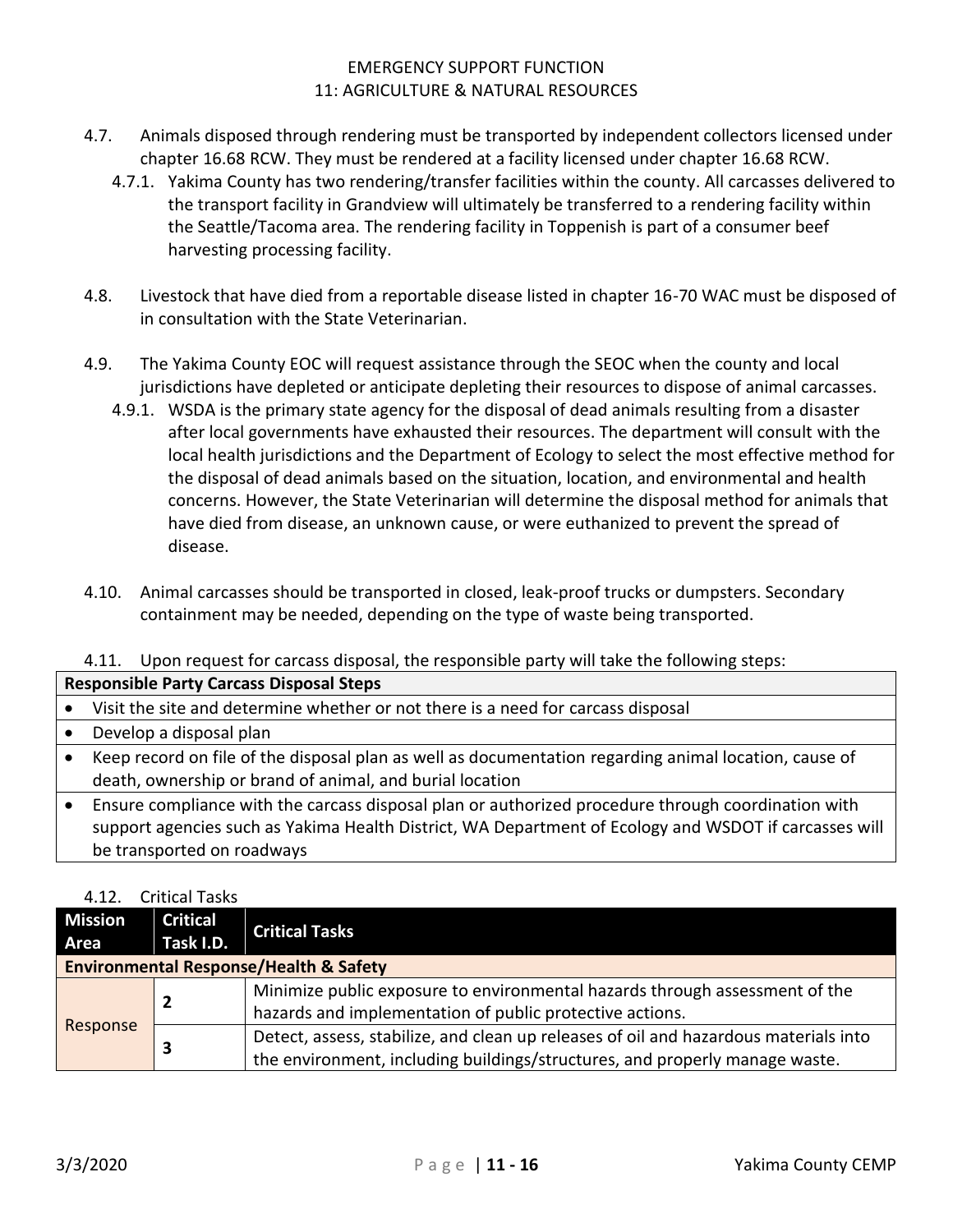| <b>Mission</b><br>Area         | <b>Critical</b><br>Task I.D. | <b>Critical Tasks</b>                                                                                                                                               |
|--------------------------------|------------------------------|---------------------------------------------------------------------------------------------------------------------------------------------------------------------|
| <b>Critical Transportation</b> |                              |                                                                                                                                                                     |
| Response                       | 2                            | Ensure basic human needs are met, stabilize the incident, transition into recovery<br>for an affected area, and restore basic services and community functionality. |

| <b>Mission</b><br>Area                         | <b>Critical</b><br>Task I.D. | <b>Critical Tasks</b>                                                                                                                                                                                                                                                                                |  |  |  |  |  |
|------------------------------------------------|------------------------------|------------------------------------------------------------------------------------------------------------------------------------------------------------------------------------------------------------------------------------------------------------------------------------------------------|--|--|--|--|--|
| <b>Logistics &amp; Supply Chain Management</b> |                              |                                                                                                                                                                                                                                                                                                      |  |  |  |  |  |
| Response                                       |                              | Mobilize and deliver governmental, nongovernmental, and private sector resources<br>to save lives, sustain lives, meet basic human needs, stabilize the incident, and<br>transition to recovery, to include moving and delivering resources and services to<br>meet the needs of disaster survivors. |  |  |  |  |  |
|                                                |                              | Enhance public and private resource and services support for an affected area.                                                                                                                                                                                                                       |  |  |  |  |  |

| <b>Mission</b><br>Area        | <b>Critical</b><br>Task I.D. | <b>Critical Tasks</b>                                                                                                                                                                                                                                                                       |  |  |  |  |  |
|-------------------------------|------------------------------|---------------------------------------------------------------------------------------------------------------------------------------------------------------------------------------------------------------------------------------------------------------------------------------------|--|--|--|--|--|
| <b>Situational Assessment</b> |                              |                                                                                                                                                                                                                                                                                             |  |  |  |  |  |
| Response                      |                              | Deliver information sufficient to inform decision making regarding immediate<br>lifesaving and life-sustaining activities, and engage governmental, private, and<br>civic sector resources within and outside of the affected area to meet basic human<br>needs and stabilize the incident. |  |  |  |  |  |
|                               |                              | Deliver enhanced information to reinforce ongoing lifesaving and life-sustaining<br>activities, and engage governmental, private, and civic sector resources within and<br>outside of the affected area to meet basic human needs, stabilize the incident,<br>and transition to recovery.   |  |  |  |  |  |

## **5. Organization**

- 5.1. The ESF #11 response structure operates under the direction of the Coordinating Organization/Agency, which determines the Lead Primary Organization(s) on the basis of the assistance needed for the specific incident.
	- 5.1.1. **Mass Animal Mortality Event (MAME) Response** Yakima Health District is responsible for solid waste disposal within Yakima County and will, as necessary, coordinate the removal of animal carcasses as debris for animals that have died of a known cause that is not disease.

## **6. Direction, Control, & Coordination**

- 6.1. This appendix of ESF #11 is organized in accordance with the Yakima County Comprehensive Emergency Management Plan (CEMP) and the Washington Comprehensive Emergency Management Plan (CEMP) ESF #11, Appendix 2.
	- 6.1.1. Horizontal Integration This appendix is concerned with the Response Mission Areas. It is an interagency plan that provides direction to county government entities concerned with responding to and recovering from mass animal mortality issues following a disaster.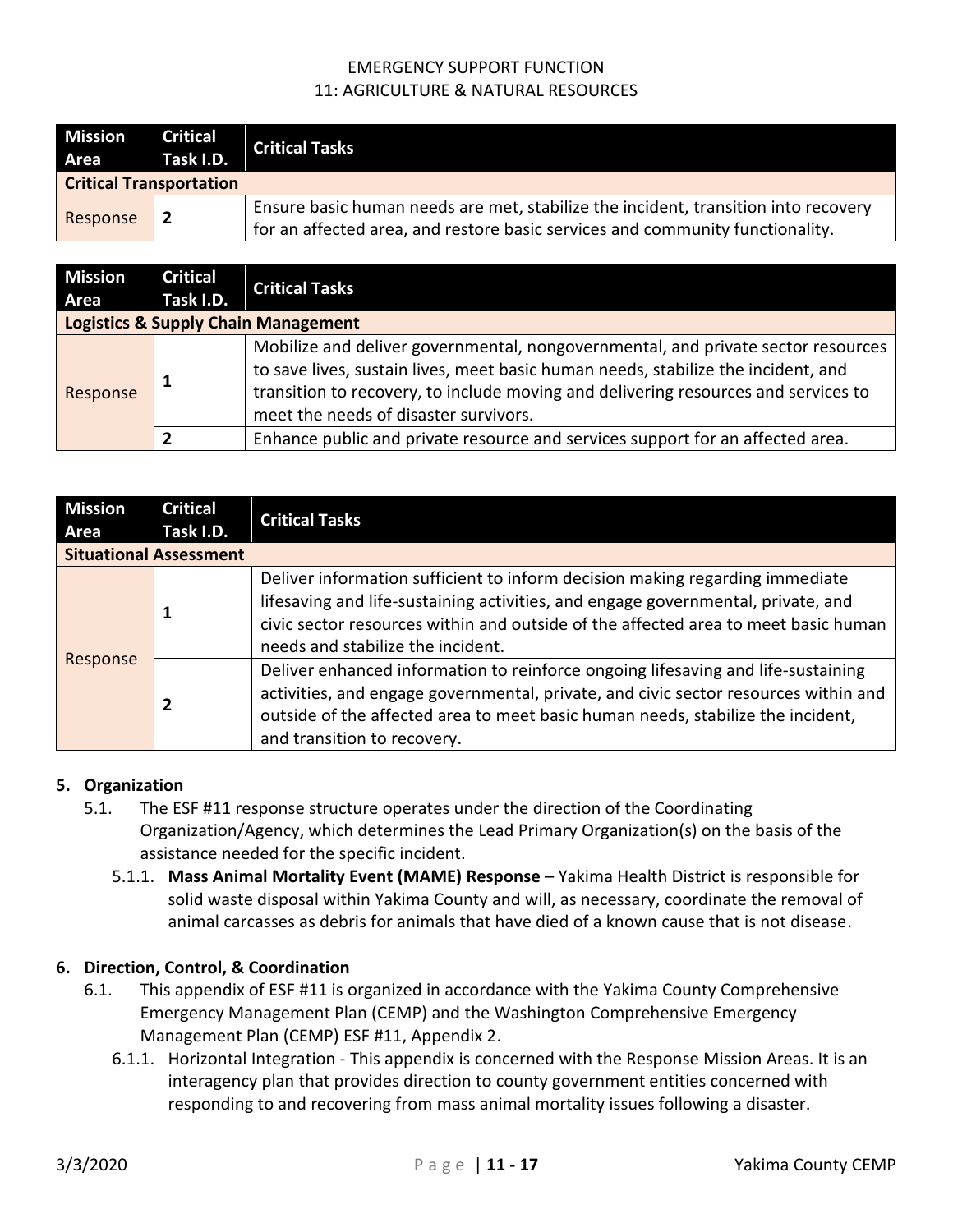6.1.2. Vertical Integration – This ESF Appendix should integrate vertically to response plans at the regional level, state and federal level, as well as city/town plans at the local level. It may be common for relevant federal, and state plans to be similarly titled around ESF #11; however, this appendix should remain flexible to coordinate with other plans or bodies that align with the Core Capabilities and Critical Tasks listed in this appendix.

### **7. Information Collection, Analysis, & Dissemination**

- 7.1. [Carcass Management Decision Tool](https://www.aphis.usda.gov/animal_health/carcass/docs/carcass-disposal-guide.pdf) (CMDT) regarding animal disease USDA has Decision Tool Reference Guide from the Foreign Animal Disease Preparedness and Response Plan.
	- 7.1.1. Commercial facilities that have a Nutrient Management Plan will follow WSDA and UDSA guidelines for proper animal carcass disposal procedures.



Note: Underlined text in the graphic above is linked.

7.2. Animal carcass management as a result of a natural disaster does not necessarily need to follow the orderly sequence of steps in the Animal Disease [Carcass Management Decision Tool](https://www.aphis.usda.gov/animal_health/carcass/docs/carcass-disposal-guide.pdf) (CMDT) graphic above. If disease is not the cause of death for these animals, several options of disposal may be possible depending on availability.

#### **8. Responsibilities**